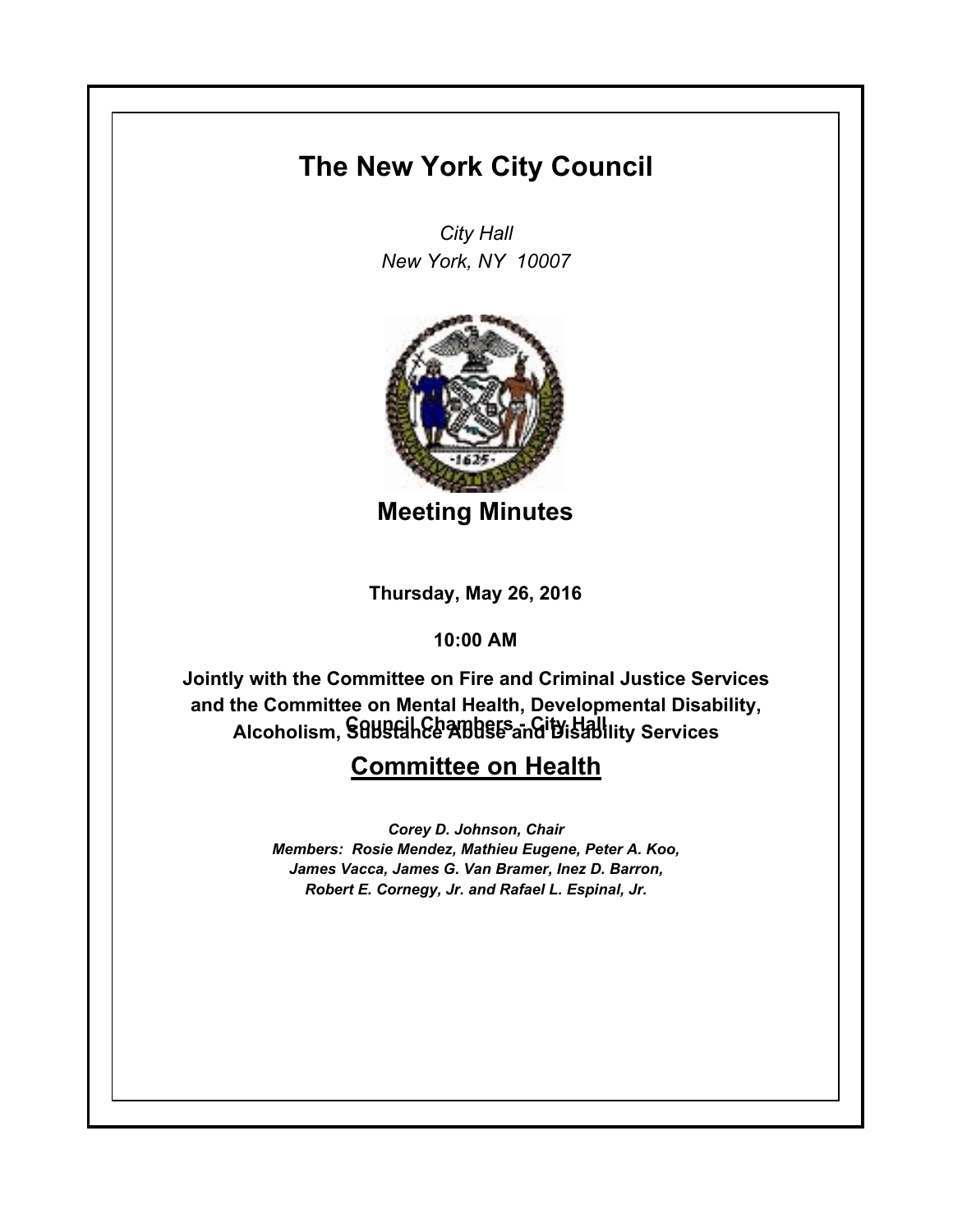| Roll Call     |                                                                                                                                                                                                                                 |
|---------------|---------------------------------------------------------------------------------------------------------------------------------------------------------------------------------------------------------------------------------|
|               | Present: Johnson, Mendez, Eugene, Koo, Vacca, Van Bramer, Barron and Cornegy Jr.                                                                                                                                                |
|               | Absent: Espinal Jr.                                                                                                                                                                                                             |
|               | Other Council Members Attending: Cohen, Crowley, Vallone, Borelli, Grodenchik, Cabrera<br>and Lancman                                                                                                                           |
| T2016-4495    | <b>Oversight - Evaluating Recent Changes in Healthcare in City</b><br><b>Correctional Facilities.</b>                                                                                                                           |
|               | <b>Attachments:</b> Committee Report, Hearing Testimony, Hearing Transcript                                                                                                                                                     |
|               | This Oversight was Hearing Held by Committee                                                                                                                                                                                    |
|               | <b>Attachments:</b> Committee Report, Hearing Testimony, Hearing Transcript                                                                                                                                                     |
|               | This Oversight was Filed, by Committee                                                                                                                                                                                          |
| Int 0852-2015 | A Local Law to amend the administrative code of the city of New<br>York, in relation to mandating that correction officers escort<br>inmates to medical visits in a timely fashion.                                             |
|               | Attachments: Summary of Int. No. 852, Int. No. 852 - 7/23/16, Proposed Int. No. 852-A -<br>5/13/16, Committee Report 5/26/16, Hearing Testimony 5/26/16, Hearing<br>Transcript 5/16/16                                          |
|               | Proposed Int. No. 852-A                                                                                                                                                                                                         |
|               | This Introduction was Hearing Held by Committee                                                                                                                                                                                 |
|               | Attachments: Summary of Int. No. 852, Int. No. 852 - 7/23/16, Proposed Int. No. 852-A -<br>5/13/16, Committee Report 5/26/16, Hearing Testimony 5/26/16, Hearing<br>Transcript 5/16/16                                          |
|               | This Introduction was Amendment Proposed by Comm                                                                                                                                                                                |
|               | Attachments: Summary of Int. No. 852, Int. No. 852 - 7/23/16, Proposed Int. No. 852-A -<br>5/13/16, Committee Report 5/26/16, Hearing Testimony 5/26/16, Hearing<br>Transcript 5/16/16                                          |
|               | This Introduction was Laid Over by Committee                                                                                                                                                                                    |
| Int 1013-2015 | A Local Law to amend the administrative code of the city of New<br>York, in relation to discharge planning for inmates in city<br>correctional facilities, and to repeal section 3 of local law number<br>54 for the year 2004. |
|               | Attachments: Summary of Int. No. 1013, December 7, 2015 - Stated Meeting Agenda<br>with Links to Files, Committee Report 5/26/16, Hearing Testimony 5/26/16,<br>Hearing Transcript 5/16/16                                      |
|               | This Introduction was Hearing Held by Committee                                                                                                                                                                                 |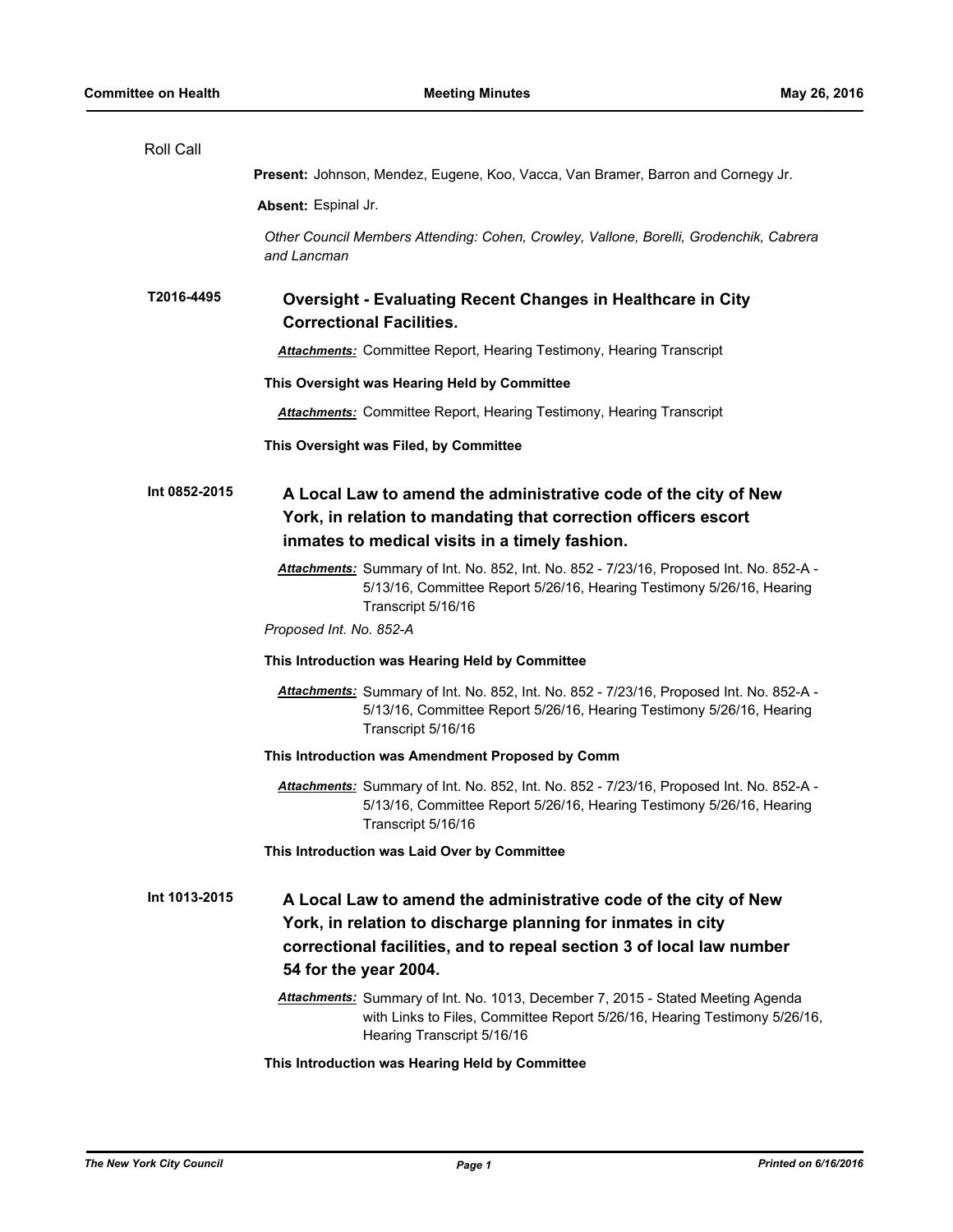|               | Attachments: Summary of Int. No. 1013, December 7, 2015 - Stated Meeting Agenda<br>with Links to Files, Committee Report 5/26/16, Hearing Testimony 5/26/16,<br>Hearing Transcript 5/16/16                                              |
|---------------|-----------------------------------------------------------------------------------------------------------------------------------------------------------------------------------------------------------------------------------------|
|               | This Introduction was Laid Over by Committee                                                                                                                                                                                            |
| Int 1014-2015 | A Local Law to amend the New York city charter, in relation to<br>requiring the office of criminal justice to post on the office's<br>website an annual report regarding discharge planning for<br>mentally ill inmates and recidivism. |
|               | Attachments: Summary of Int. No. 1014, December 7, 2015 - Stated Meeting Agenda<br>with Links to Files, Committee Report 5/26/16, Hearing Testimony 5/26/16,<br>Hearing Transcript 5/16/16                                              |
|               | This Introduction was Hearing Held by Committee                                                                                                                                                                                         |
|               | Attachments: Summary of Int. No. 1014, December 7, 2015 - Stated Meeting Agenda<br>with Links to Files, Committee Report 5/26/16, Hearing Testimony 5/26/16,<br>Hearing Transcript 5/16/16                                              |
|               | This Introduction was Laid Over by Committee                                                                                                                                                                                            |
| Int 1064-2016 | A Local Law to amend the administrative code of the city of New<br>York, in relation to requiring the department of correction to<br>evaluate the effectiveness of programs it utilizes.                                                |
|               | Attachments: Summary of Int. No. 1064, February 5, 2016 - Stated Meeting Agenda with<br>Links to Files, Committee Report 5/26/16, Hearing Testimony 5/26/16,<br>Hearing Transcript 5/16/16                                              |
|               | This Introduction was Hearing Held by Committee                                                                                                                                                                                         |
|               | Attachments: Summary of Int. No. 1064, February 5, 2016 - Stated Meeting Agenda with<br>Links to Files, Committee Report 5/26/16, Hearing Testimony 5/26/16,<br>Hearing Transcript 5/16/16                                              |
|               | This Introduction was Laid Over by Committee                                                                                                                                                                                            |
| Int 1144-2016 | A Local Law to amend the administrative code of the city of New<br>York, in relation to requiring the use of trauma-informed care in<br>city correctional facilities                                                                    |
|               | Attachments: Summary of Int. No. 1144, April 7, 2016 - Stated Meeting Agenda with<br>Links to Files, Committee Report 5/26/16, Hearing Testimony 5/26/16,<br>Hearing Transcript 5/16/16                                                 |
|               | This Introduction was Hearing Held by Committee                                                                                                                                                                                         |
|               | Attachments: Summary of Int. No. 1144, April 7, 2016 - Stated Meeting Agenda with<br>Links to Files, Committee Report 5/26/16, Hearing Testimony 5/26/16,<br>Hearing Transcript 5/16/16                                                 |
|               | This Introduction was Laid Over by Committee                                                                                                                                                                                            |